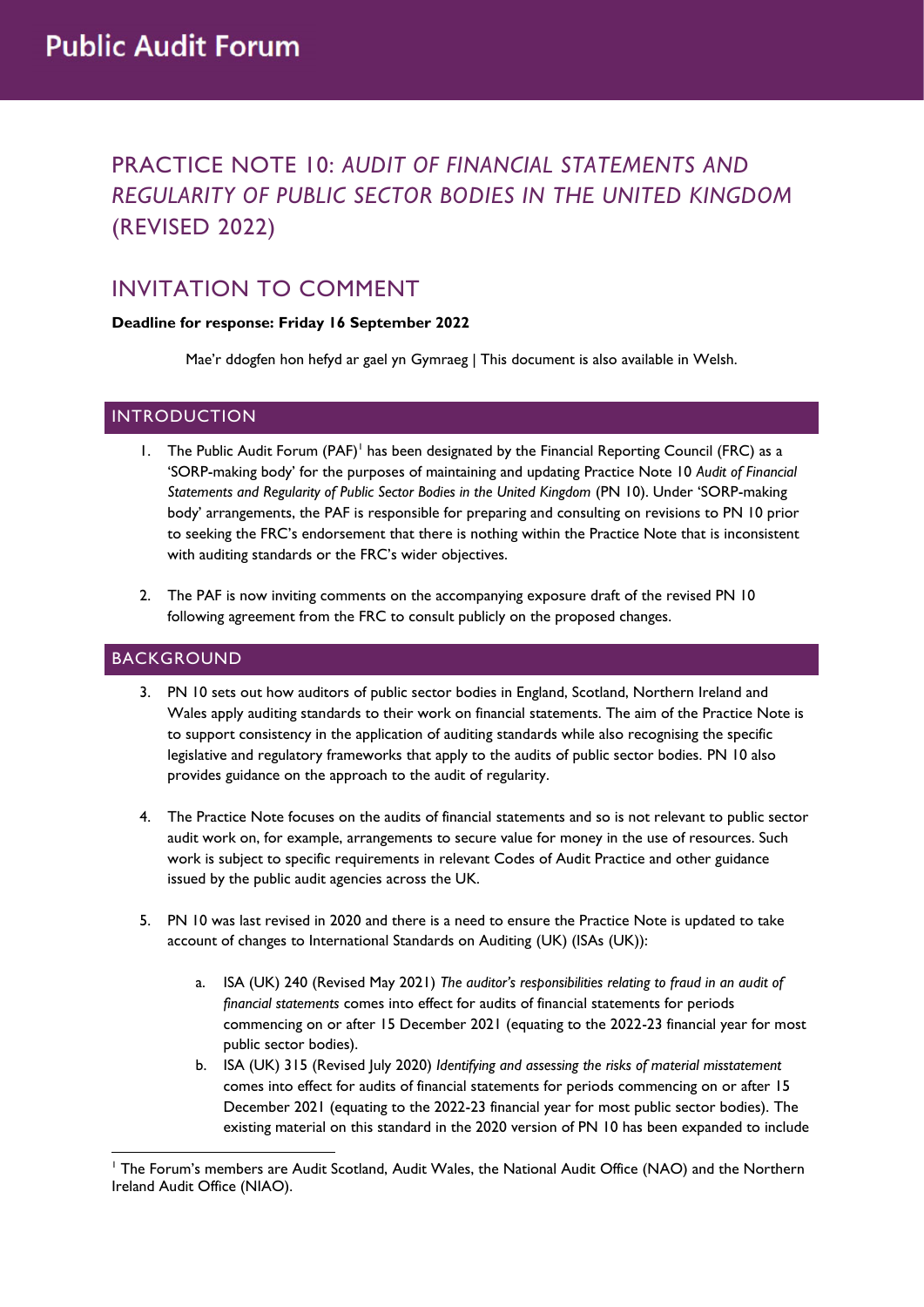additional examples of inherent risk factors that may be particularly relevant to public sector entities.

- c. Systems of quality management in compliance with ISQM (UK) 1 *Quality management for firms that perform audits or reviews of financial statements, or other assurance or related services engagements* are required to be designed and implemented by 15 December 2022. The evaluation of the system of quality management required by paragraphs 53-54 of ISQM (UK) 1 is required to be performed within one year following 15 December 2022.
- d. Changes have been made to the draft PN 10 (2022) to reflect the updated standards.
- 6. The section on ISA (UK) 320 (Revised June 2016) *Materiality in planning and performing an audit* has been expanded to include additional guidance and examples for situations applicable to public sector entities, including where the value of gross assets and/or liabilities is much higher than the value of total expenditure and income and where misstatements of lesser amounts than materiality for the financial statements as a whole could reasonably be expected to influence the decisions of users taken on the basis of the financial statements.
- 7. The section on ISA (UK) 570 (Revised September 2019) *Going concern* includes additional material which reiterates that, for entities for which the financial reporting framework provides for the adoption of the going concern assumption on the basis of the anticipated continuation of the provision of a service in the future:
	- a. the continued existence and funding, or otherwise, of the audited entity is not, in itself, relevant to the auditor's work on going concern; and
	- b. uncertainty regarding the future existence and/or funding of the audited entity does not create a material uncertainty related to going concern for such entities, provided that this uncertainty does not also extend to the future delivery of the services.
- 8. A new section has been added in Part I providing guidance on applying the FRC's Revised Ethical Standard 2019 in the public sector.
- 9. Part 2 also includes additional guidance on determining a materiality threshold for the regularity opinion.
- 10. Following on from this 2022 revision, the PAF intends to keep PN 10 under regular review to consider each year whether any further revisions are needed as a result of new standards and developments in auditing practice:
	- a. ISQM (UK) 2 *Engagement quality reviews* and ISA (UK) 220 (Revised July 2021) *Quality management for an audit of financial statements* are effective for periods beginning on or after 15 December 2022 (equating to audits of 2023-24 financial statements for most public sector bodies).
	- b. The FRC published the exposure draft of the revised ISA (UK) 600 *Special considerations – audits of group financial statements (including the work of component auditors)* in April 2022. It is proposed to be effective for audits of group financial statements for periods beginning on or after 15 December 2023 (equating to audits of 2024-25 financial statements for most public sector bodies).
- 11. Further iterations of PN 10 will respond to future changes in standards as appropriate.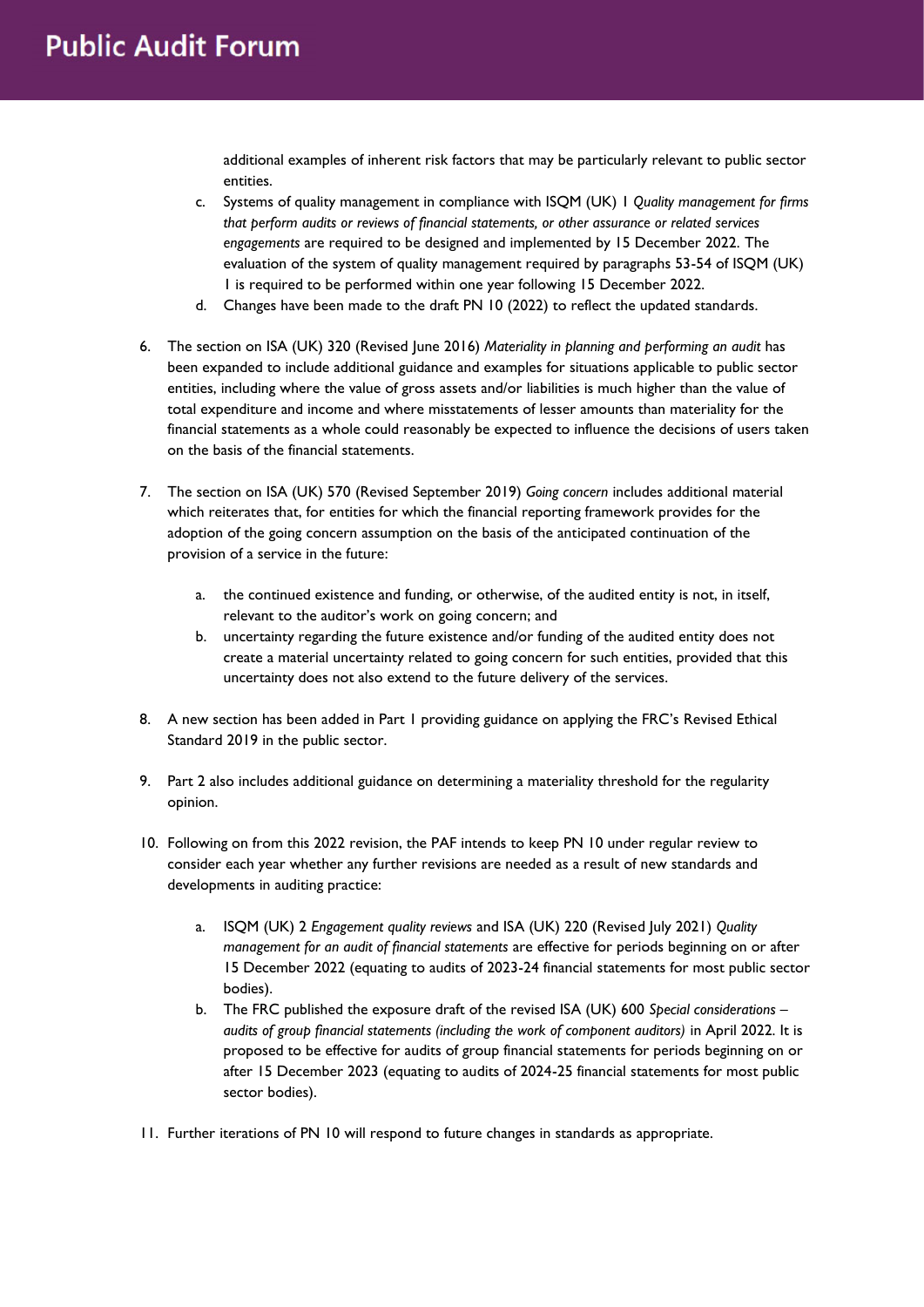#### IMPACT ASSESSMENT

12. As a Practice Note is guidance to support best practice, and is not prescriptive, the PAF has not completed a separate impact assessment. This is because the revised Practice Note does not impact on the level of auditor's work-effort required under auditing standards and because the level of work effort required in relation to regularity, where this required, is in line with existing practice.

#### INVITATION TO COMMENT

13. The accompanying exposure draft has two main parts:

Part 1: Application of auditing, quality management and ethical standards Part 2: The audit of regularity

- 14. While these parts provide the main content on which respondents to this consultation will wish to focus, it would also be helpful to have any other comments on the material in the proposed PN 10, including the glossary.
- 15. The Annex to this consultation document includes a more detailed summary of the proposed revisions to PN 10.
- 16. You are invited to provide comments in response to the following consultation questions, but please add any other additional comments that you think it would be helpful for the PAF to consider when finalising the proposed revisions to PN 10.
- 17. Comments from all interested parties are welcomed. The PAF particularly invites comments from those representing users of public sector financial statements.

#### CONSULTATION QUESTIONS

**Question I:** This version of Practice Note 10 includes changes to the section on ISA (UK) 320 (Revised June 2016) *Materiality in planning and performing an audit* concerning the determination of materiality for the financial statements as a whole and the materiality level(s) to be applied to specific classes of transactions, account balances or disclosures for which misstatements of lesser amounts than materiality for the financial statements as a whole could reasonably be expected to influence the decisions of users taken on the basis of the financial statements. Further guidance is also provided in Part 2 on the determination of a separate materiality threshold for the regularity opinion. **Do you consider the revised draft provides appropriate and useful guidance on applying materiality to the audit of public sector financial statements and regularity? What changes should be made, if any?**

**Question 2:** The previous section on ISQC (UK) 1 has been replaced by guidance on applying ISQM (UK) 1 in the public sector, including for contracted-out audits. **Does this section provide appropriate and useful guidance on quality management arrangements for statutory and contractor auditors of public sector entities? What changes should be made, if any?**

**Question 3:** The section on ISA (UK) 315 includes additional examples of inherent risk factors that may be particularly relevant to public sector entities. **Are these example inherent risk factors relevant to public sector audits and do they encompass the common areas of inherent risk that are particular to public sector entities?**

**Question 4:** The section on the audit of regularity reflects existing practice in the public sector. **Do you consider that the guidance in Part 2: The audit of regularity is appropriate, sufficient and**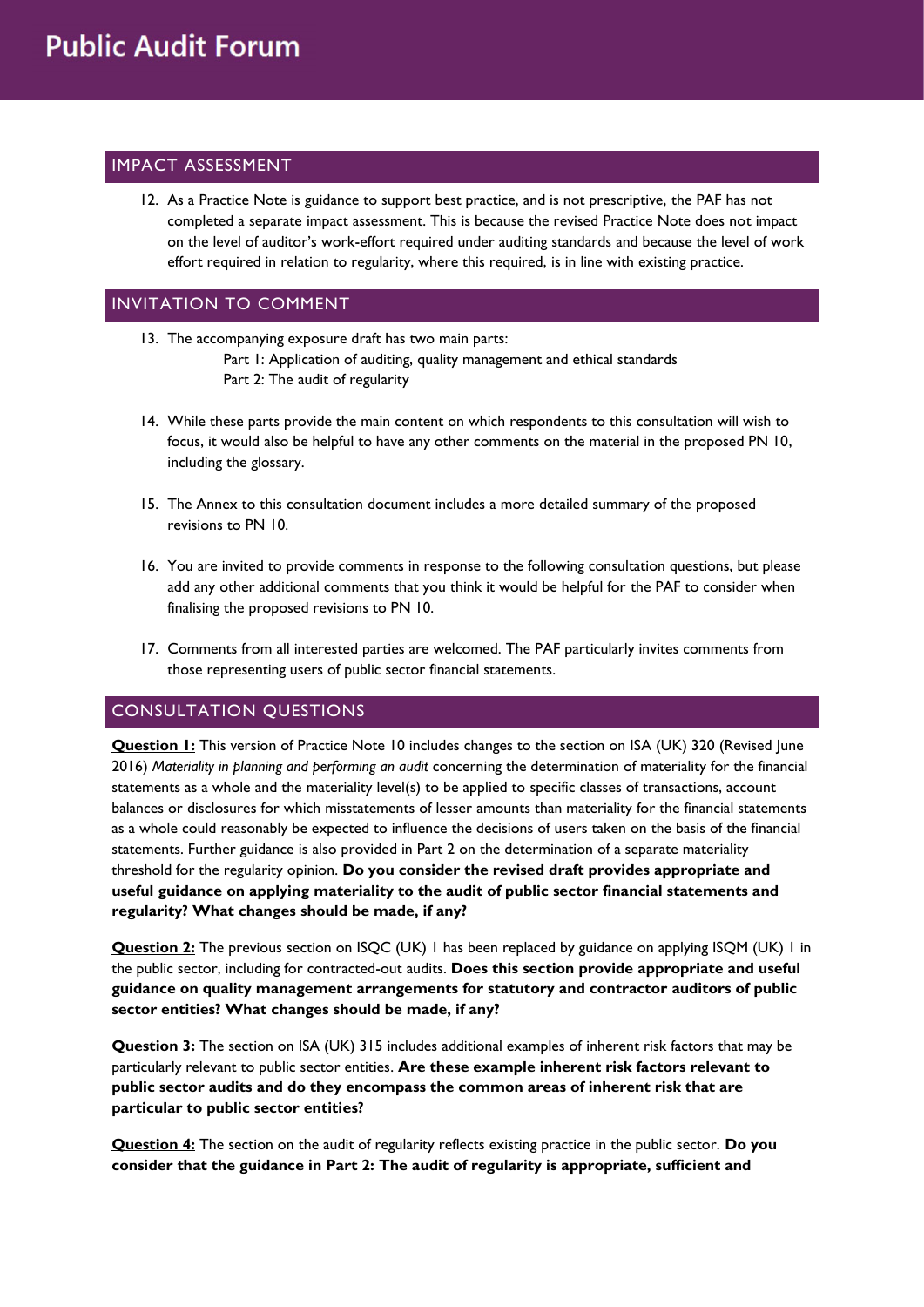**applicable to all parts of the public sector? If not, what changes would you like to see made and why?**

**Question 5:** The consultation draft includes other changes, as outlined in the Annex below. **Do the other changes that have been proposed contribute to the objective of providing useful and appropriate guidance for public sector auditors? If not, how could these be improved?** 

**Question 6: Are there any other changes you believe would be appropriate? If so, what changes would you like to see made and why?**

**Question 7:** The Auditor General for Wales and the Wales Audit Office are required to comply with Welsh Language Standards that provide for the Welsh language not to be treated less favourably to the English language in Wales and for individuals to be able to access public services in Wales though the Welsh or English languages. **Do you consider there to be anything in this consultation draft that undermines these requirements? Do you consider there is any revision that could be made to support the use of the Welsh language?**

#### COMMENTING ON THE PROPOSALS

18. PAF has established a project team to develop the revisions to PN 10. PAF's project team would prefer to receive letters of comment in an electronic form that facilitates ''copy and paste''. These may be sent by e-mail to:

> [PracticeNote10@public-audit-forum.org.uk](mailto:PracticeNote10@public-audit-forum.org.uk) or [NodynYmarfer10@public-audit-forum.org.uk](mailto:NodynYmarfer10@public-audit-forum.org.uk)

- 19. Responses should be sent so as to be received **no later than 5pm on Friday 16 September 2022**. All comments will be regarded as being on the public record unless otherwise requested. The PAF intends to publish the text of responses to this consultation, including the names of the organisations or individuals submitting responses, on its website, [https://www.public-audit](https://www.public-audit-forum.org.uk/)[forum.org.uk/.](https://www.public-audit-forum.org.uk/)
- 20. Consultation responses may be provided in either English or Welsh.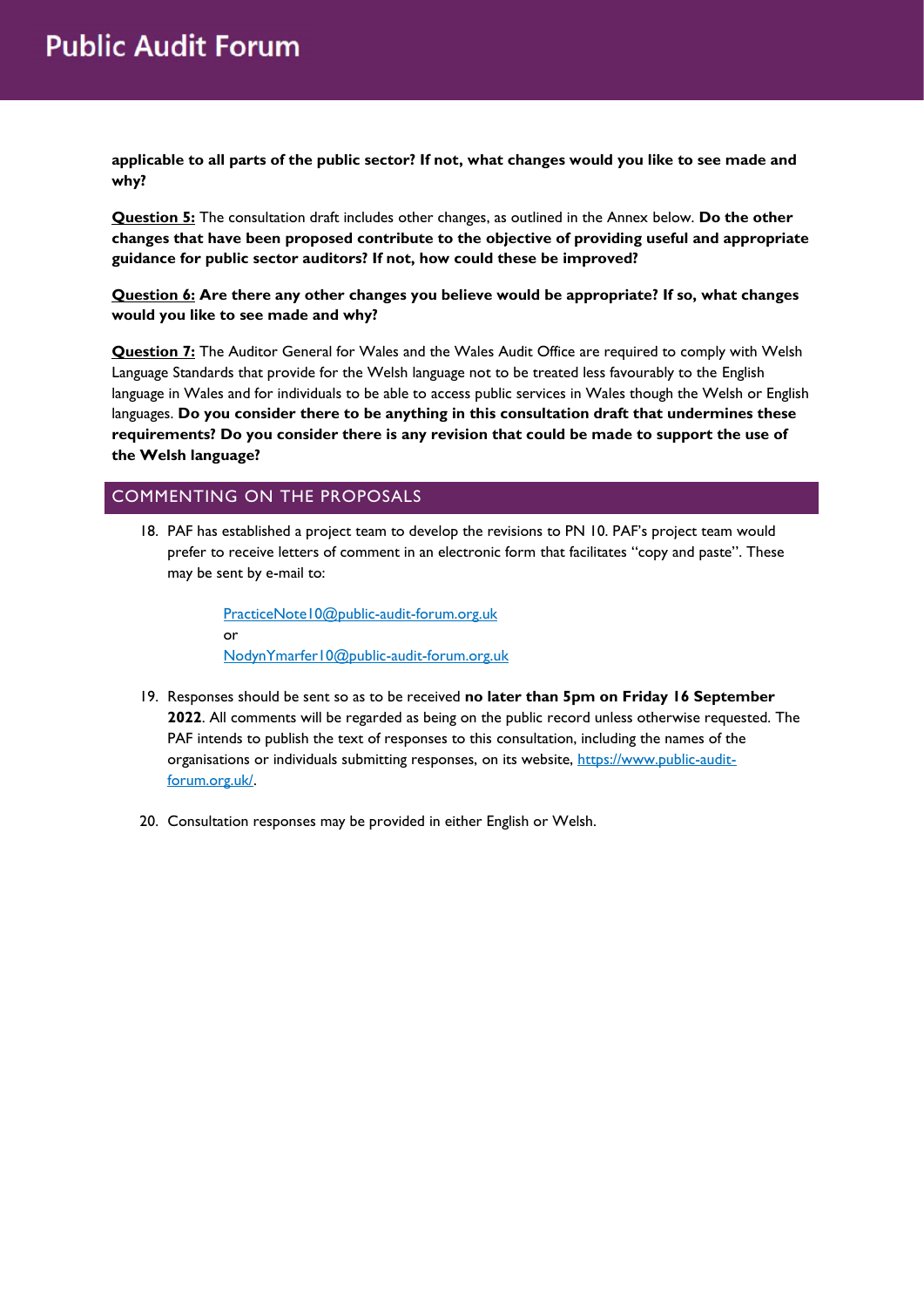### ANNEX: SUMMARY OF CHANGES FROM 2020 VERSION

| <b>Section</b>      | <b>Updates</b>                                                                                                                                                                                                                           |
|---------------------|------------------------------------------------------------------------------------------------------------------------------------------------------------------------------------------------------------------------------------------|
| General             | Removed some paragraphs that are verbatim quotations of material from ISAs                                                                                                                                                               |
|                     | (UK).                                                                                                                                                                                                                                    |
|                     | Minor typographical and formatting changes.                                                                                                                                                                                              |
|                     | Paragraph numbering has been updated.                                                                                                                                                                                                    |
| Contents page       | Updated for other content changes.                                                                                                                                                                                                       |
| Preface             | Amended commentary on the updates made since the previous revision of PN<br>10.                                                                                                                                                          |
| Part I              |                                                                                                                                                                                                                                          |
| Name                | Name of Part I changed to 'Application of auditing, quality management and<br>ethical standards'.                                                                                                                                        |
| ISQM (UK) I         | Amended previous material on ISQC (UK) I to reflect the replacement<br>standard, ISQM (UK) 1.                                                                                                                                            |
|                     | Added guidance on how contracted-out engagements are included in quality<br>management arrangements.                                                                                                                                     |
|                     | Clarified that contractor auditors are 'service providers' under ISQM (UK) I and<br>suggested contractor auditors provide statutory auditors with a service provider<br>report on their system of quality management.                    |
|                     | Made more definitive the existing reference that statutory auditor "may" obtain<br>assurance over quality from contractors.                                                                                                              |
|                     | Added guidance on actions to be taken by a statutory auditor where they<br>identity deficiencies in the contractor auditor's work.                                                                                                       |
|                     | Amended guidance on determining whether an engagement quality review is an<br>appropriate response to quality risks for large public sector entities with a high<br>public profile.                                                      |
|                     | Added guidance on the application for national audit agencies of requirements<br>for those ultimately and operationally responsible for the system of quality<br>management.                                                             |
| <b>ISA (UK) 240</b> | Amended material to reflect the May 2021 revision of the standard.                                                                                                                                                                       |
|                     | Added guidance on the interaction between fraud and regularity responsibilities<br>and terminology.                                                                                                                                      |
| <b>ISA (UK) 315</b> | Amended material to reflect the July 2020 revision of the standard.                                                                                                                                                                      |
|                     | Added examples of inherent risk factors that may be particularly relevant to<br>public sector entities.                                                                                                                                  |
|                     | Extended existing guidance on the situation where entities are required to work<br>to annual limits on resources to cover additionally capital spending and<br>misclassification risks.                                                  |
| <b>ISA (UK) 320</b> | Expanded the guidance and illustrative examples on determining the materiality<br>level or levels to be applied to particular classes of transactions, account<br>balances or disclosures for which misstatements of lesser amounts than |